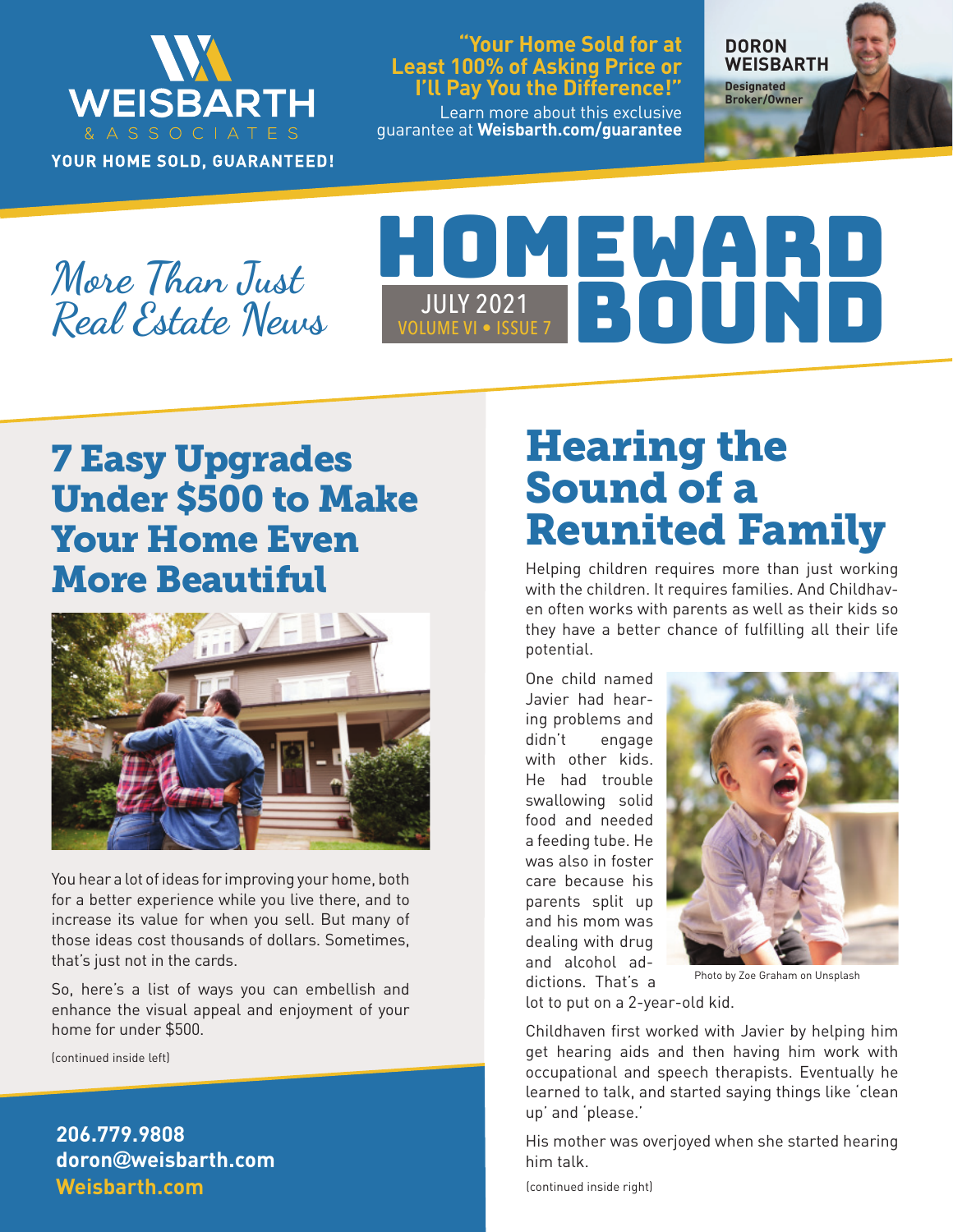## 7 Easy Upgrades Under \$500 to Make Your Home Even More Beautiful

(continued from front)

#### **1. Install new address numbers**

This is a great idea, and so simple! Some houses don't even have numbers. Others are faded, cracked dirty, or too small and hard to see. You can upgrade with large, stylish, modern numbers for very little cost, and just like that, increase your home's curb appeal.

#### **2. New front door**

The front door makes a first impression. A beat-up door makes it feel like a fixer upper before you even see the inside. You can get nice new doors for under \$300. Paint your new door an eye-catching color, and you'll do even better.

#### **3. Stylish outdoor lights**

Every house can increase its appeal with some sort of outdoor lighting. If you have a path, install small lights along the edges. You can also buy post lights with attractive casings. These can make your home the envy of the entire block.

#### **4. Install a kitchen backsplash**

This idea blends functionality and beauty. It protects your walls from splatter, and it looks great. You can use ceramic, marble, granite, or porcelain. And if you keep the backsplash confined to your sink and perhaps your stove, you will greatly reduce the cost, even with a professional installation.

#### **5. Upgrade interior lighting**

Beautiful interior lights can be purchased for just a few hundred dollars. Sometimes even less. There are nice chandeliers for under \$200. Focus on permanent fixtures that increase the amount of light while also enhancing the visuals. As a bonus, newer fixtures are often more energy efficient, so you might save a bit on electricity too. You could also install new vanity lights in your bathrooms.

#### **6. Upgrade your bathroom**

A beautiful bathroom is a wonderful home improvement. And yes, this can even include re-doing your counters. Bathroom counters are usually small, and you can get a beautiful new look for a relatively modest cost. For other upgrade options, you could install new hardware such as toilet paper holders, faucets, towel bars, and light switches. It doesn't take that much to turn a pedestrian bathroom into an elegant one.

#### **7. Install a new showerhead**

Showerheads have evolved, and the future is here. If you haven't looked at showerheads for a while, it might just blow your mind when you see what's available. And when home shoppers check out bathrooms, an eye-catching showerhead makes a great impression.

### Our donations Your Referrals Help Kids in Need to date for Childhaven!

A portion of every sale from Weisbarth & Associates is given to Childhaven and in the past 5 years we have donated over **\$200,000** to Childhaven.



With COVID-19 still dominating life in our area and beyond, kids who normally find safety, love, and guidance at Childhaven are stuck at home, like many of us.

But through all this, the Childhaven staff continues to care for them, delivering counseling, developmental therapy, wraparound supports, home learning, meals, family meetings, and much more.

Every referral you send our way helps the kids at Childhaven, because we donate a substantial portion of our income from every home sale to this amazing organization. To date, home sales and referrals from people like you have led directly to over \$200,000 being donated to help vulnerable and traumatized kids have a chance at a better life.

If you know anyone considering buying or selling, you have three options:

- **1.** Send me an email to referral@weisbarth.com with the contact info of the person you know who is considering a move.
- **2.** Call me direct or pass on my number 206.779.9808
- **3.** Go to our website at **Weisbarth.com/referrals**

#### **DORON WEISBARTH** Designated Broker/ Owner

**206.779.9808 Doron@weisbarth.com Weisbarth.com**

**Like and follow us on: WEISBARTH** & A S S O C I A T E S<br>YOUR HOME SOLD, GUARANTEED!

**Weisbarth.com 206.779.9808 doron@weisbarth.com**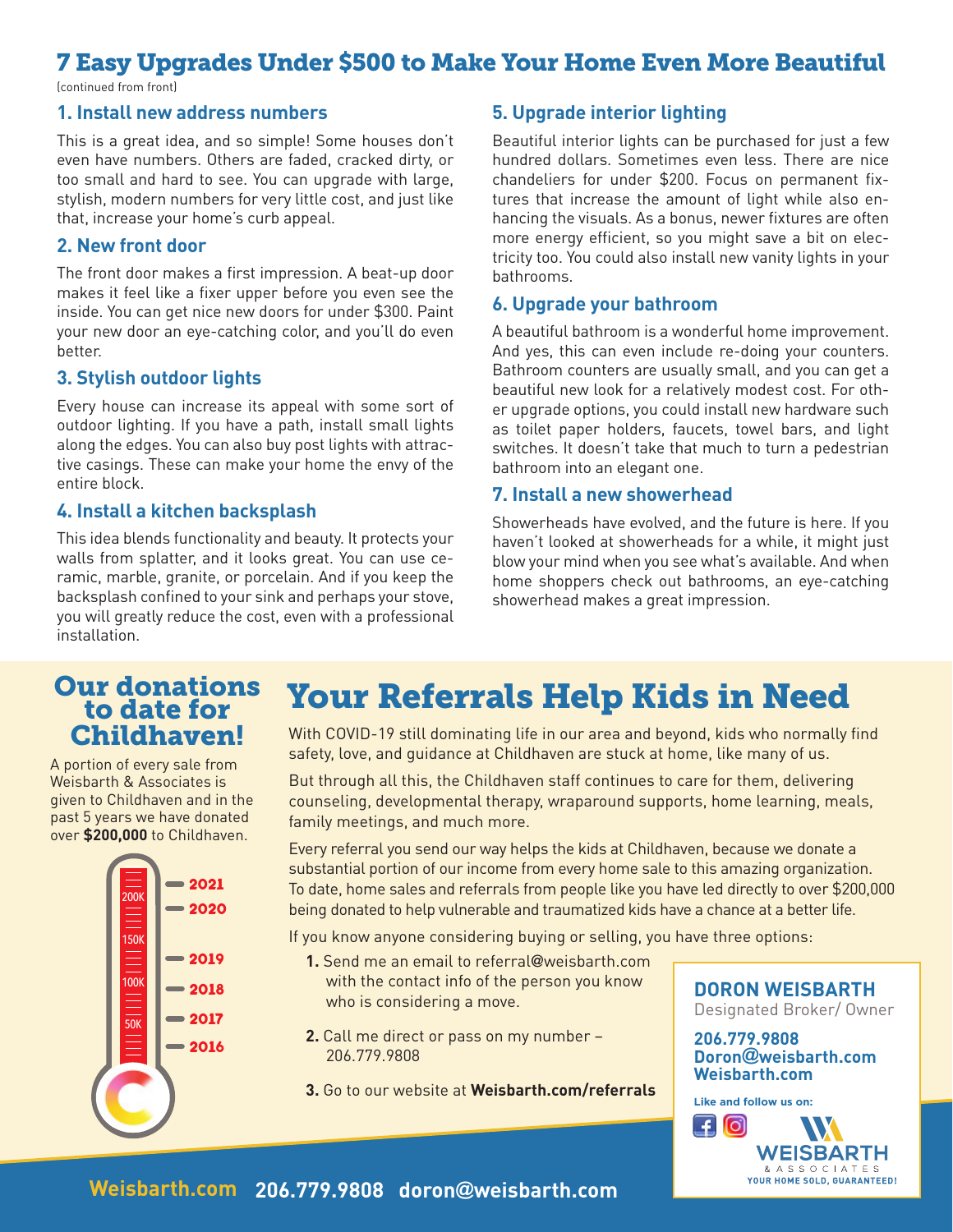## The 2021 Weisbarth Team

**We're looking for a few good people to join our team. Know any top candiates? Call me at 206-779-9808.**



Doron Weisbarth Michelle Shafagh







Chris Masseth Debbie Sipes



Blake Cisneros **Dominic Wood** Steve Thompson Laura Villar

## Buckle Up for a Sustained Housing Shortage

(continued from front)

Amazingly, Seattle sold 83.7% more condos in May compared to last year. King County has about a one-month supply of condos, and there were more sales than new condos listed. Larger condos seem to sell better as they offer the potential for a home office.

#### What about sales prices?

In the 4-county Puget Sound area, homes in May sold for 108.6% of the asking price, on average. And prices are up 30% - yes, that's 30%! – compared to a year ago across 26 counties.

We expect these trends to continue well into next year. In addition to the economy returning and hiring increasing, Millennials – the largest generation in history – are entering the peak of their homebuying years. On the other end, baby boomers are retiring and starting to downsize. So there is a lot of movement, and these life transitions aren't going to stop anytime soon.

### **Please remember us to your referrals**

If you know someone else considering selling or buying a home, please send your referrals to us! We offer a free consultation with absolutely no obligation. And your business and referrals will help the kids at Childhaven – a win all around!

Here's how to send us referrals:

- 1) Email me at referral@weisbarth.com with your friend's contact info
- 2) Call me directly, or pass my number on to them 206-779-9808
- 3) Go to our website at **Weisbarth.com/referrals**

### **"Your Home Sold for at Least 100% of Asking Price or I'll Pay You the Difference!"**

Learn more about this exclusive guarantee at **Weisbarth.com/guarantee**

## Hearing the Sound of a Reunited Family

(continued from front)

Childhaven then enlisted one of their parenting skills managers to help Javier's mother regain her confidence as a parent. She also learned the challenging process of changing Javier's feeding tube. And, she and Javier's father got help developing a parenting plan so they would be able to give him a better home environment once they got him back from foster care.

Once his mother graduated from her substance addiction program, she was able to take Javier back, and care for him in healthy ways. Now, she has all her kids back together.

This whole family approach is sometimes necessary to giving kids the chance they deserve, and it's yet another reason why I so wholeheartedly support Childhaven, and donate a portion of the proceeds from every home we sell to this wonderful organization.



#### **DORON WEISBARTH Designated Broker/Owner**